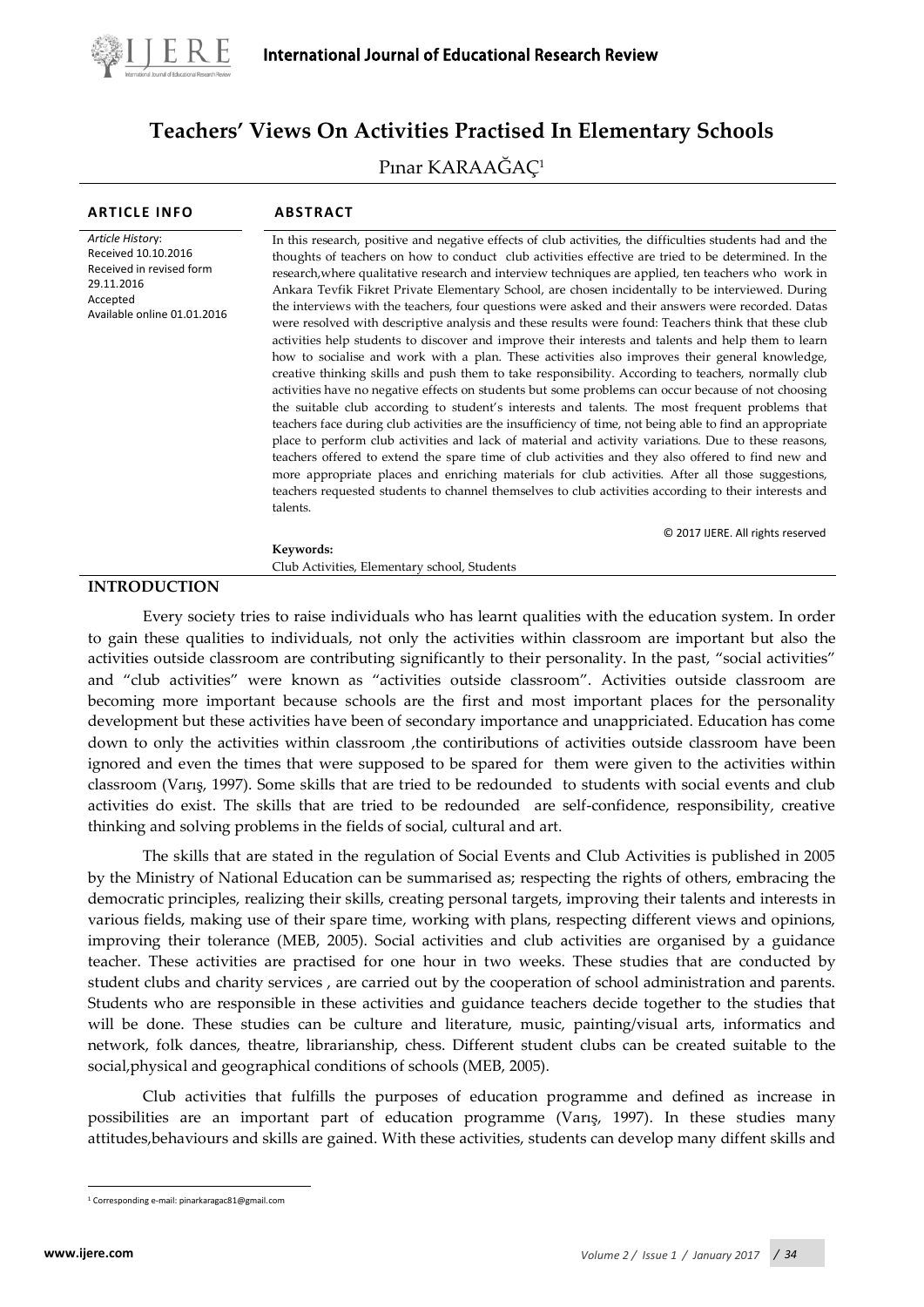values such as; sense of responsability, planning managing time effectively . Moreover, with these activities, students find the oppurtunity to practise their skills and knowledge (Başaran, 2000).

In elemetary schools, students are oblidged to be in these activities but it was noticed that these activities were not practiced with enough importance, usually activities were performed just to complete and they were decrating from the aim and even teachers were not volunteering for these activites, so mainly they were not considered very important (Ankara ili Eğitim Denetmenleri Başkanlığı, 2011)..

Social events and club activities are based on "volunteering". However, in practice, this "volunteering" turns into an obligation. No individual can be forced into any of these social activities. Due to its nature, social activities do not accept forcing and conditioning. This "individual" word covers school directors, teachers, families, students and in short, it covers everyone who is in education. Since social activities are based on "volunteering", determining what type of activities they will be are all up to teachers and school administrators. At this point, although regulation and circulars published regarding with social activities brought certain standarts, it is still not enough to put activities in procedures and documents into action in real use (EARGED, 2009).

Students need a guidance during the social activities are practised and planned. This situation requires teachers and school administrators to be the guidance teacher. Their role must be shaped behind students interests, talents and wishes and never gets beyond them. Practising or not practising social activities at school or how much of it is practised are closely related to the interests, instructions, controls and attention of school administrators. Adaption of required attitudes, behaviours and purposes by teachers and school administrators can only teach students to do the same. Practising these activities is relevant to its purposes, determining and removing of difficulties encountered during club activities can only be possible if more effective methods are brought forward. The purposes of this research is to reveal the views of teachers who are working in Ankara Tevfik Fikret Private Elementary School on club activities. Answers will be replied in accordance with this framework:

- 1. What are the positive effects of club activities on students according to teachers?
- 2. What are the negative effects of club activities on students according to teachers?
- 3. What are the difficulties teachers face during club activities?
- 4. What are the suggestions of teachers on how to do club activities more effective?

# **METHOD**

Qualitative research method was used in this study. Qualitative research provides more in depth information than quantitative researches. With interviews, observations, documents and content analysis more in depth and detailed information can be acquired (Tavşancıl and Aslan, 2001; Şencan, 2005). Since the purposes of the research is to determine the views of teacher, application of qualitative research model is decided.

Research is organised as a case study. Case studies can be conducted in a natural environment, a class, a neighborhood, a group, an organisation etc… These studies aim to interpret the research environment in depth and as a whole. The researcher who is conducting a case study searches the answers for the questions of "what", "how" and "why". For this, methods like observing, interviewing and document analysis can be used (Şencan 2005; Yıldırım and Şimşek 2004).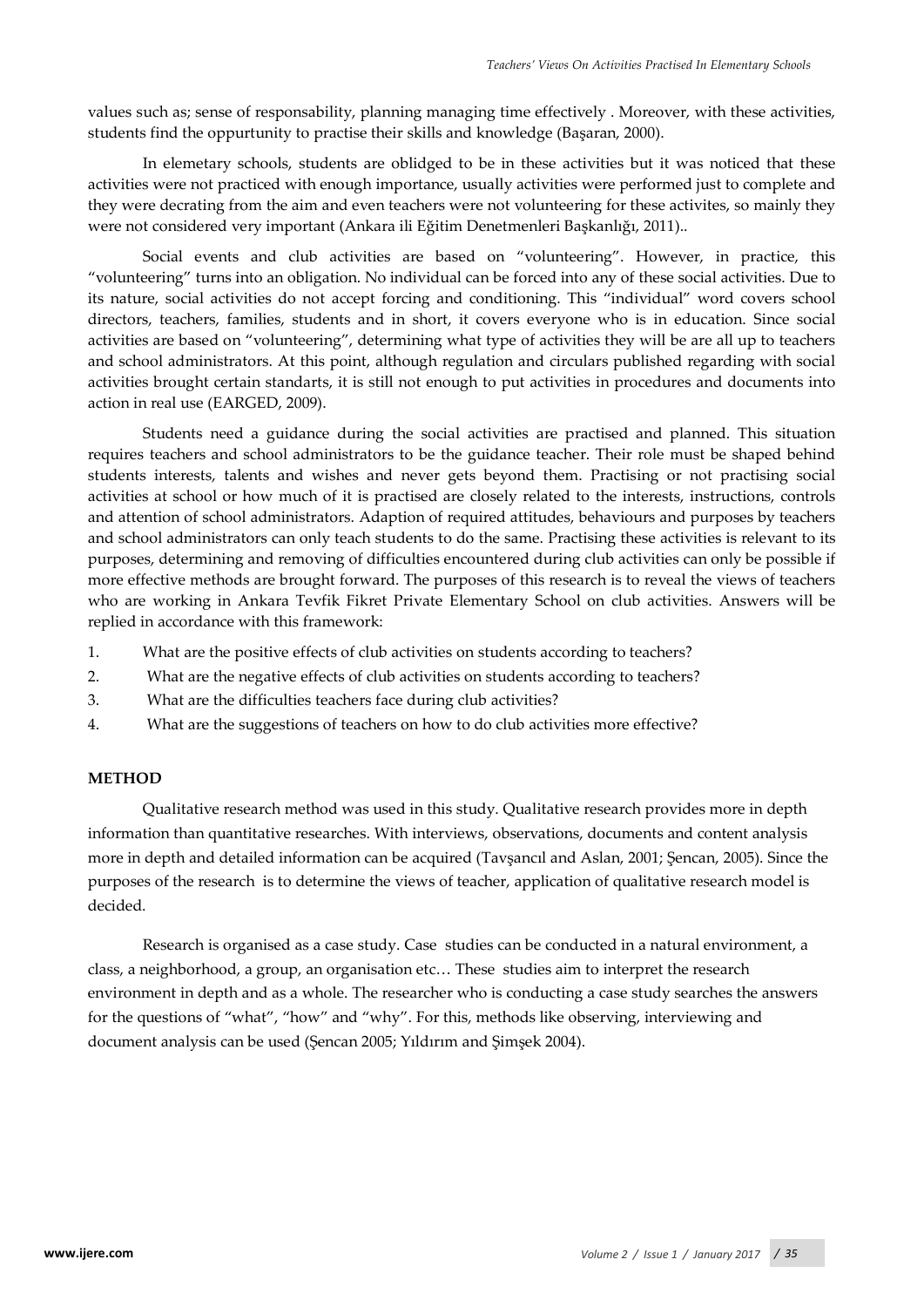# **Material**

Interview technique is used to gather data in the research. Interview is a method, which requires mutual interaction, based on asking people who are included to research and getting the answers of those questions (Stewart and Cash, 1985. Akt. Yıldırım and Şimşek, 2004). An interview form was created to gather data. The form of the interview is gathered to collect opinions of diffent people on same topics (Patton, 1987. Akt. Yıldırım and Şimşek, 2004). In this interview method, four questions were asked to the teachers and datas were recorded.

## **Data Analyses**

Since the research was conducted as a case study, the environment of the study was Ankara Tevfik Fikret Private Elementary School teachers. Ten teachers are determined incidentally as a sample. While determining samples, names of teachers are written on a piece of paper and put in a bag and ten of them were determined by lot. Eight of the teachers are women and two of them are men. Theachers are coded as T1, T2… The acquired datas are analysed with descriptive analysis method. Datas, which are acquired from descriptive analysis ,are summarized and interpreted according to the determined categories. The purpose in this analysis is to present these acquired and interpreted datas to the reader (Yıldırım and Şimşek, 2004). Acquired datas are regulated and presented within the framework of research questions.

#### **FINDINGS**

Teachers views about positive effects of club activities on students are presented in Table 1.

| Theme(categories)       | Codes                                                                                                                                  | n | $\%$ |  |  |
|-------------------------|----------------------------------------------------------------------------------------------------------------------------------------|---|------|--|--|
| Positive effects of the |                                                                                                                                        |   |      |  |  |
| club activities         | Happiness of students (T1)                                                                                                             |   | 10   |  |  |
|                         | Students gathering information about life(T2)                                                                                          |   | 10   |  |  |
|                         | Students increasing their general knowledge(T3,T8,T10)                                                                                 | З | 30   |  |  |
|                         | 3<br>Socialization of students (T2, T6, T8)                                                                                            |   |      |  |  |
|                         | Students discovering their interests and talents(T3,T5,T6,T7,T9)<br>5<br>Students improving their skills of planned study, taking<br>2 |   |      |  |  |
|                         |                                                                                                                                        |   |      |  |  |
|                         | responsibility and creative thinking abilities(T3,T8)                                                                                  |   |      |  |  |
|                         | Relaxation of students(T4)                                                                                                             |   | 10   |  |  |
|                         | Students improving self-confidence(T5)                                                                                                 |   | 10   |  |  |
|                         | Students experiencing individual success(T6,T10)                                                                                       |   | 20   |  |  |
|                         | Students working in cooperation(T7,T10)                                                                                                |   | 20   |  |  |

**Table 1. Teachers views about positive effects of club activities on students**

When we study the first Table we can see that fifty percent of teachers think that club activities improve students discovery of interests and talents. According to thirty percent of of teachers club activities help students socialize and develop their general knowledge. This is followed by twenty percent of teachers say that club activities improve students creative thinking, planned study and reponsibility skills and cooperation. Some quotations from the teachers as follows.

*I think that students learn a lot of things about life in extra curricular different club activities. This will help students not only culturally but also in their daily lifes also as students work with other students from different classes this will help them improve socially.(T2)*

*It supports students' social development. In addition, it helps them to discover their interests and talents. They can improve themselves about working acoording to a plan, taking responsibility and being creative.(T3)*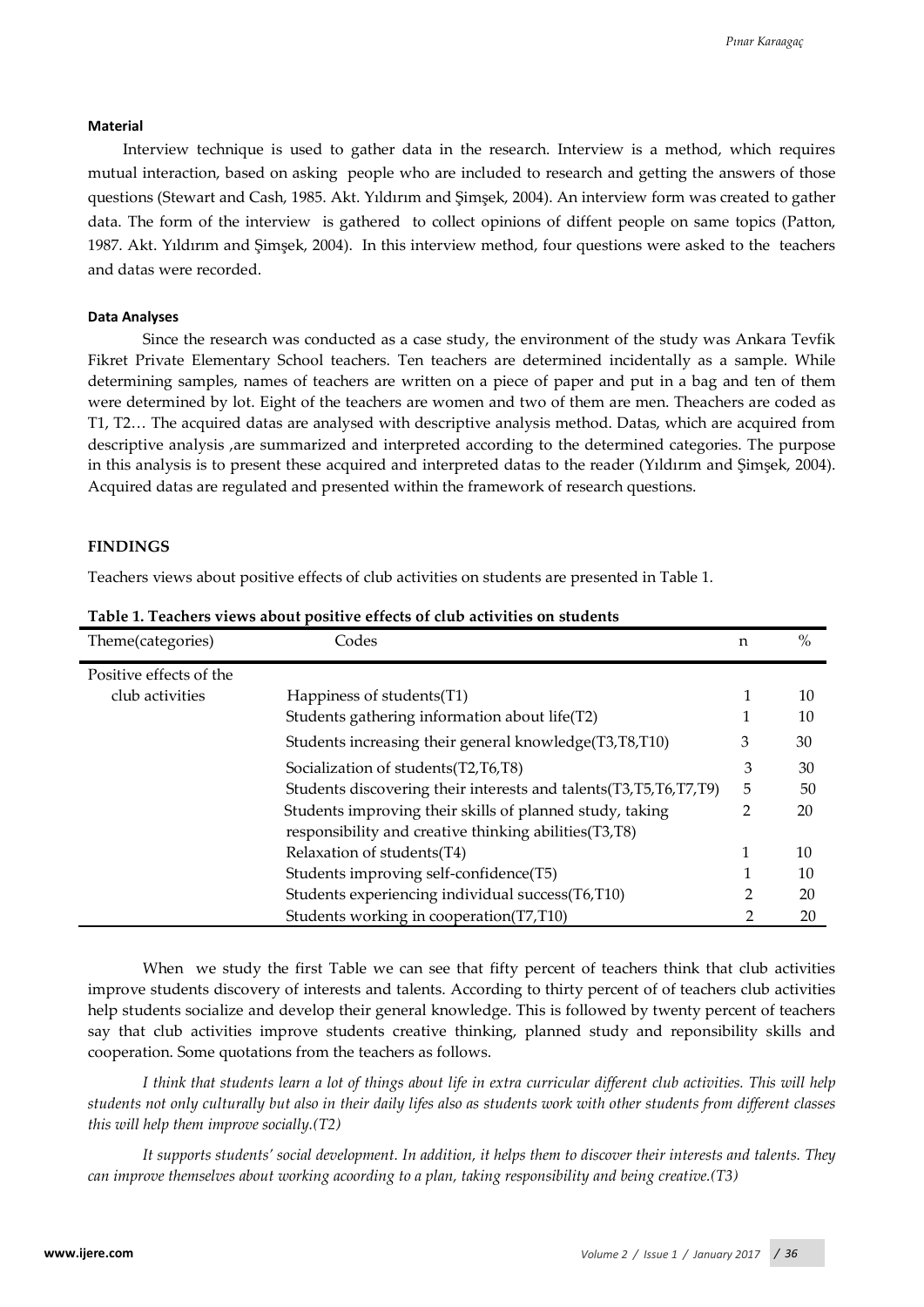*Gathering around with different classes improves their communication skills. It contributes them to socialise. It teaches them to act with a sense of duty. It creates new fields of information.(T8)*

Teachers views about negative effects of club activities on students are presented in Table 2.

| Tubics. Tenencio viewo ubont negum ve enecto |                                                                                                                                                         |   |   |      |  |  |
|----------------------------------------------|---------------------------------------------------------------------------------------------------------------------------------------------------------|---|---|------|--|--|
| Theme(categories)                            | Codes                                                                                                                                                   |   | n | $\%$ |  |  |
| Negative effects<br>of the club              | No negative effects(T2,T3,T4,T5,T8)                                                                                                                     | 5 |   | 50   |  |  |
| activities                                   | Gathering around of different students<br>making adjustment period difficult(T2)<br>Reluctancy of students who cannot use<br>their time effectively(T9) |   |   | 10   |  |  |
|                                              | Slow learners having sense of failure(T9)<br>Not being in an appropriate club for                                                                       |   |   | 10   |  |  |
|                                              | Their interests and talents(T10)                                                                                                                        |   |   | 10   |  |  |

| Table2. Teachers views about negative effects of club activities on students |  |
|------------------------------------------------------------------------------|--|
|                                                                              |  |

When Table 2 is analyzed, it is seen that fifty percent of teachers don't think club activities have a negative effect. This is followed by ten percent of teachers thinking gathering around of different students making adjustment period difficult, reluctancy of students who cannot use their time effectively, slow learners having sense of failure and in case of not being in an appropriate club for their talents and interests. Some quotations from theachers as follows.

*Generally, I don't see any negative side about club activities. Only because different students gathering around in the same club, it can cause some problems in the adjustment period.(T2)*

*Students may feel unsuccesful if the club they choose is inappropriate. Apart from that I don't think it will have a negative effect of club activities. I think it is a necessity to have a well-planned club activity.(T3)*

*I don't think it has a negative effect.(T5)*

*Reluctancy of students who can't use their time effectively, slow learners not being able to finish their tasks on time.(T9)*

Teachers views about the difficulties during club activities are presented in Table 3.

| Theme(categories)                  | $\sigma$<br>Codes                                               | n              | $\%$ |  |  |
|------------------------------------|-----------------------------------------------------------------|----------------|------|--|--|
| <b>Difficulties</b><br>during club | Insufficiency of time(T1,T2,T3,T4,T5,T6,T8,T10)                 | 8              | 80   |  |  |
| Activities                         | Teachers not being a volunteer(T3)                              | 1              | 10   |  |  |
|                                    | Having difficulties in making school trips(T3)                  |                |      |  |  |
|                                    | Low motivation levels of students who is not                    | $\overline{2}$ | 20   |  |  |
|                                    | in an appropriate club for their interests and talents (T3, T5) |                |      |  |  |
|                                    | Absence of material (T3,T5)                                     | $\overline{2}$ | 20   |  |  |
|                                    | Lack of places $(T3,T4,T5,T8,T10)$                              | 5              | 50   |  |  |

# **Table 3. Teachers views about the difficulties during club activities**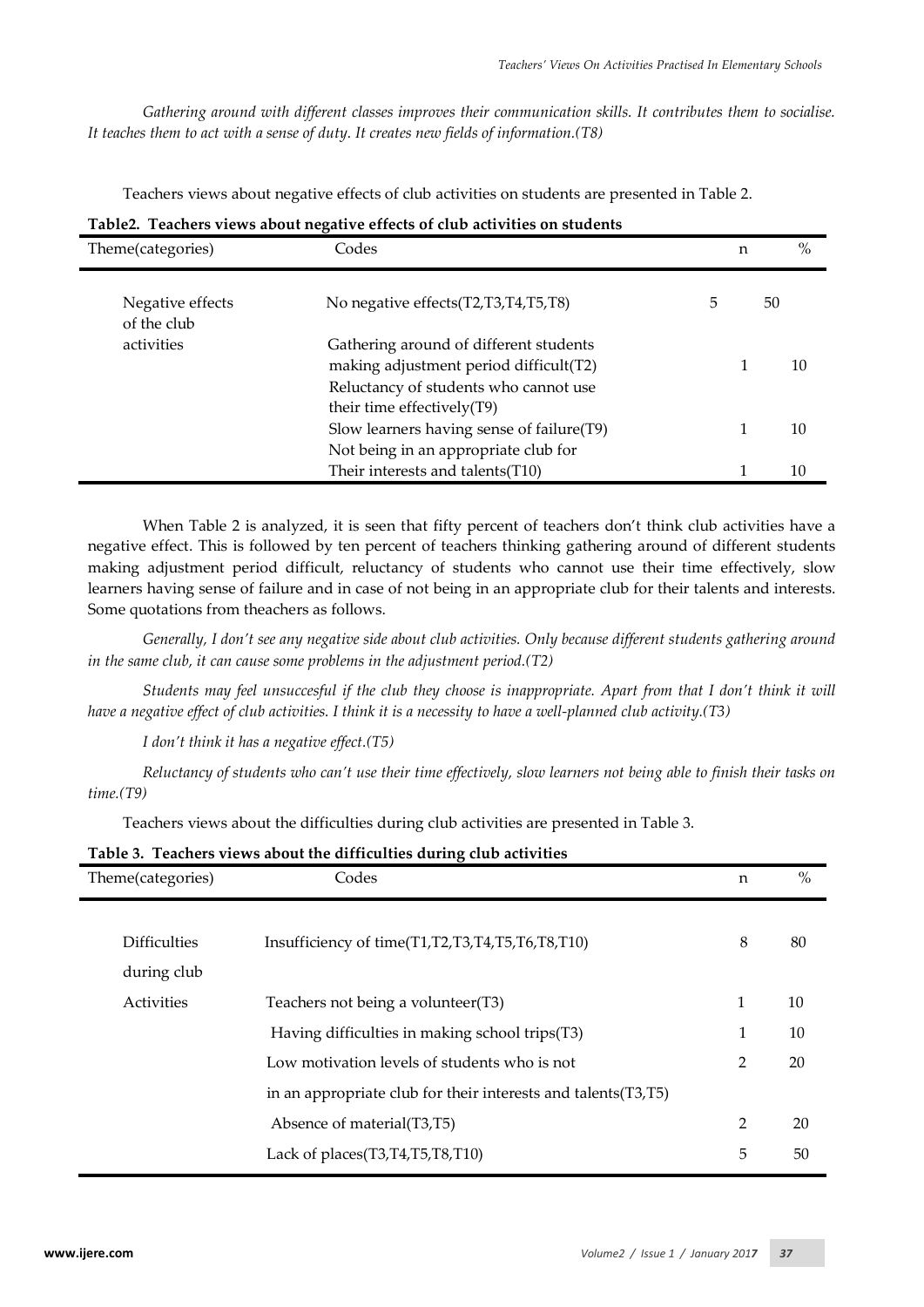When Table 3 is analyzed, it is seen that eighty percent of teachers indicate that the most common difficulty during club activities is insufficiency of time. After that fifty percent of teachers think that there is a lack of place. This is followed by twenty percent of teachers stating that the absence of material. Lastly, ten percent of teachers say that reluctancy of teachers, having difficulties in making school trips, students being demoralized in case of not being able to find a suitable club for their talents and interests, having problems finding activities and students' not being known by teachers are among difficulties.

*It is too hard to organise trips about activities. Because there is only one hour for activities so there is no sufficient time for it. At the same time, students who don't have the interests and talents can join the clubs, too. This may also cause motivational problems.(T2)*

*Limitation of time , place and material(T5)*

*Insufficiency of time, problem of finding activities, reluctancy of some group members(T6)*

*Physical condiions can influence activities in a negative way. Restricted study time decreases productivity.(T8)* 

Teachers suggestions about how to make club activities more effective are presented in Table 4.

|  | Table 3. Teachers suggestions about how to make club activities more effective |  |  |  |  |
|--|--------------------------------------------------------------------------------|--|--|--|--|
|  |                                                                                |  |  |  |  |

| Theme(categories) | Codes                                                                   | n | $\%$ |
|-------------------|-------------------------------------------------------------------------|---|------|
| Suggestions for   | Coming up with a product as a result of club activities(T1)             | 1 | 10   |
| making club       |                                                                         |   |      |
| activities more   | Increasing the duration (T2, T3, T4, T5, T8)                            | 5 | 50   |
| effective         | Directing students to clubs according to their talents (T2, T3, T6, T9) | 4 | 40   |
|                   | Receiving help from experts about the activities (T2)                   | 1 | 10   |
|                   | Preparing appropriate places for club activities(T3,T4,T5,T8)           | 4 | 40   |
|                   | Enriching activities and materials (T5, T7)                             | 2 | 20   |
|                   | Doing activities outside the school(T7)                                 | 1 | 10   |
|                   | Doing activities during the lesson(T9)                                  | 1 | 10   |
|                   | Increasing type of the clubs $(T10)$                                    | 1 | 10   |
|                   | Limiting the number of students in clubs (T10)                          | 1 | 10   |

When Table 4 is analyzed, it is seen that fifty percent of teachers suggest increasing duration to make club more effective. It is followed by fourty percent of teachers suggestions on directing students to club activities in accordance with their abilities and preparing appropriate places for club activities. Enriching activities and materials are suggested by twenty percent. These are followed by ten percent of teachers suggesting coming up with a product as a result of club activities, receiving help from experts about the works, doing activities out of the school, doing club activities during the lesson, increasing different types of the clubs and limiting the number of students in club.

*Provided that they are on different days, two lessons should be held in a week. Appropriate places should be prepared.(T4)*

*Special classrooms or application areas should be established. Materials should be enriched. Students should be given oppurtunity to work not only in specific hours but also in the hours appropriate to them.(T5)*

*There can be club classrooms. Students should be able to maintain their activities without time concerns. Apart from club hours they should be able to maintain their activities by setting a specific meeting time.(T8)*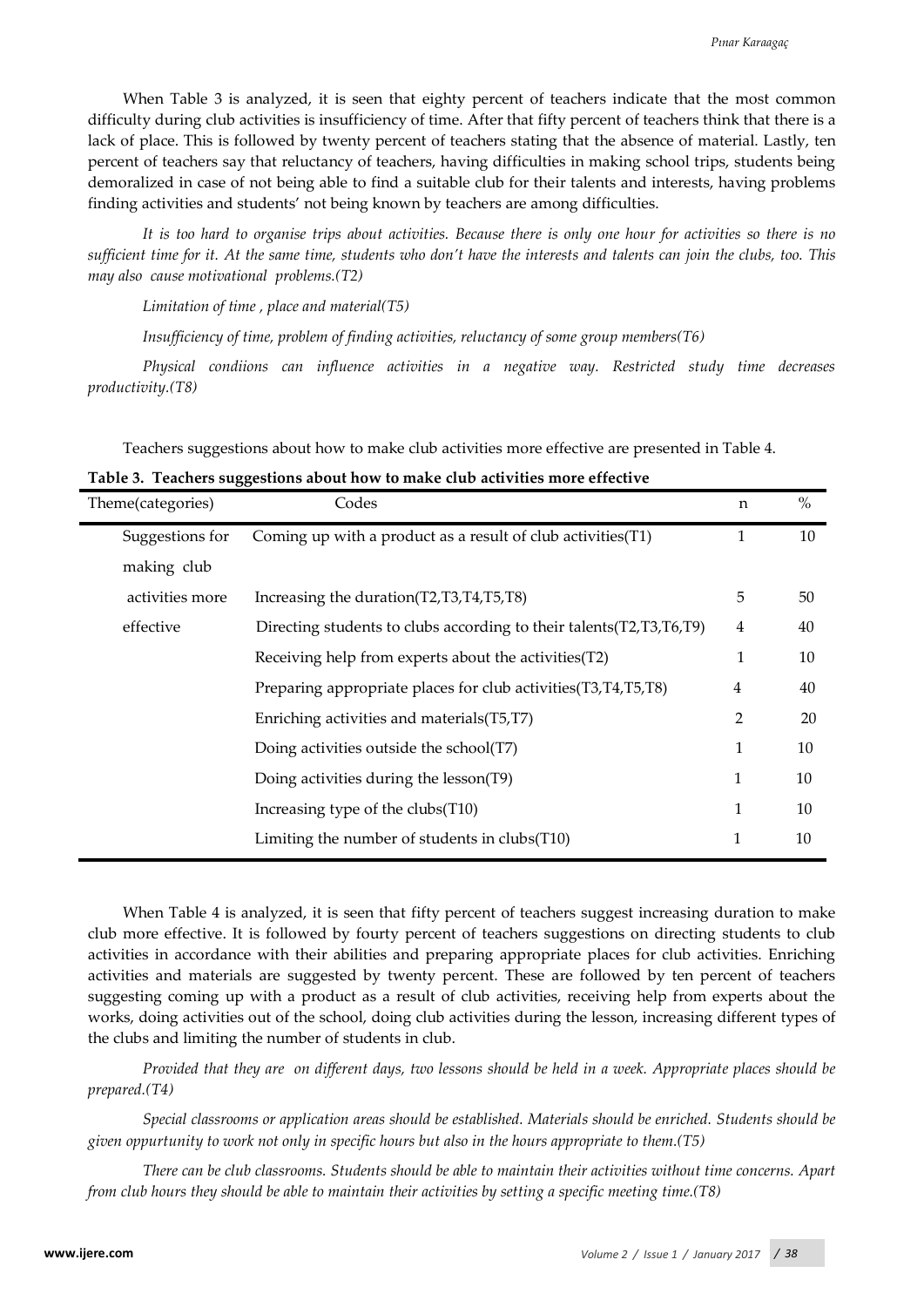*Students should be able to go to clubs which they preffered, club activities should be spreaded during the lesson.(T9)*

#### **RESULT, DISCUSSION, AND SUGGESTIONS**

In this study of determining teachers views on club activities can be summarised as follows; Teachers think club activities have positive effects on students. The positive effects that teachers think club activities have for students are discovering and improving their interests and talents. It also provides other oppurtunities such as, to socialise, to improve their general knowledge, to work with a plan, to improve their sense of responsibility and creative thinking skills, to work cooperatively and to taste individual success. Based on these views, it can be said that club activities are helpful for students to gain many positive qualities and it helps them to discover and improve their interests and talents. The datas acquired in the research showed similarities with the research of "Karslı"(2006). Karslı has also found many positive effects of club activities on students in the research where teachers and school administrators took part in. Some of those effects are, understanding yourself, realising your talents and working with a plan. Adopting to different situations and expressing your views are among those effects. Again, approaching with tolerance towards different views and understandings and being considerate and attentive in social relations are also among them. There are some similarities between this research and the research "Ulucan and the others"(2010) made. Ulucan and the others states that social clubs provides more oppurtunity for students to express themselves. Helping students realise their interests and desires, increasing their wish to make researches and examinations, providing a high motivation for studens to produce projects are among the possitive effects of club activities that are found in this research. Most of the teachers think that club activities have no negative effects on students. However, teachers said that students who couldn't take part in clubs according to their interests and talents, have motivational problems and students who couldn't use time well have feelings of being unsuccessful and unwilling. "club activities have no negative effects on students"(as stated in first answer) and "club activities have many positive effects on students" are demonstrating consistency. The negative effects of club activities on students can be related to choosing the suitable clubs according to their interests and talents. This is mentioned in the suggestions part. The biggest problems teachers encounter during club activities are the insufficiency of time, finding the appropriate place to do club activities, the shortage of materials and diversity of activities. Insufficiency of the spared time for club activities and practising just for completing them shows that the importance of club activities are not fully appreciated. Not being able to find a place, materials and activities also shows the lack of preparation made for these programmes. The problem of finding required materials for club activities, which was found in the research of EARGED(2009) coincides with the findings of this research. Teachers believe that doing club activities more effective depends on increasing the spared time, preparing appropriate places, enriching activity types and materials and channeling students to clubs according to their interests and talents. The suggestions teachers made are coinciding with the difficulties encountered during club activities stated in third answer and it is once more revealing the difficulties teachers have during club activities on time, place, material and activities. The suggestions made depending on these results are as follows: The time spared for club activities must be increased. Programmes of club activities must be prepared and detailed activities and materials must exist in these programmes. The physical conditions of the school must be taken into consideration, so that every club can be done according to its nature. Clubs must be described effectively to students, so that students can choose the club according to their interests and talents. Students must be directed to clubs according to their interests and talents. The projects that are made by students must be exhibited at the end of education year in order to encourage